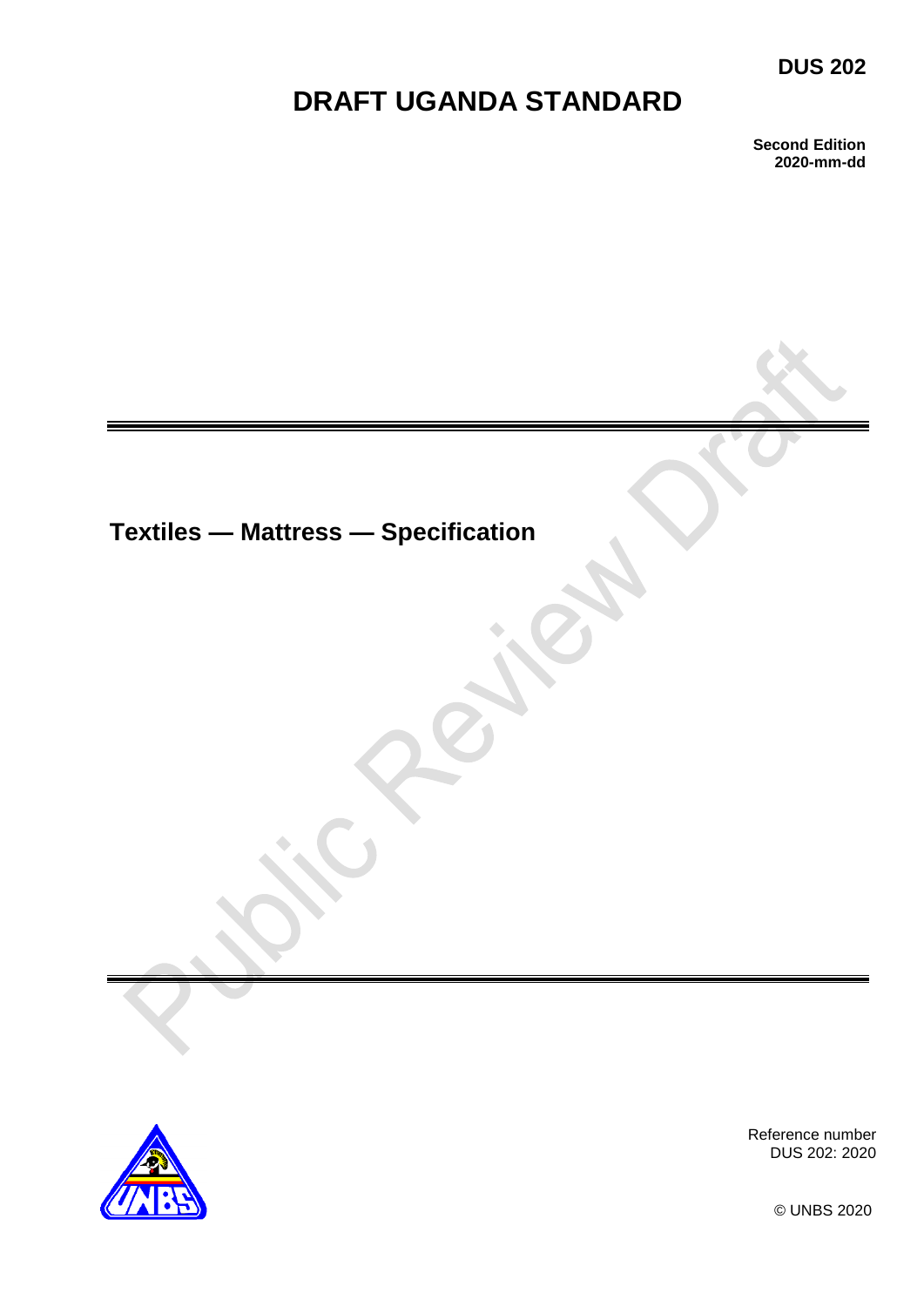**Compliance with this standard does not, of itself confer immunity from legal obligations**

**A Uganda Standard does not purport to include all necessary provisions of a contract. Users are responsible for its correct application**

#### © UNBS 2020

All rights reserved. Unless otherwise specified, no part of this publication may be reproduced or utilised in any form or by any means, electronic or mechanical, including photocopying and microfilm, without prior written permission from UNBS.

Requests for permission to reproduce this document should be addressed to

The Executive Director Uganda National Bureau of Standards P.O. Box 6329 **Kampala** Uganda Tel: +256 414 333 250/1/2/3 Fax: +256 414 286 123 E-mail: [info@unbs.go.ug](mailto:info@unbs.go.ug) Web: www.unbs.go.ug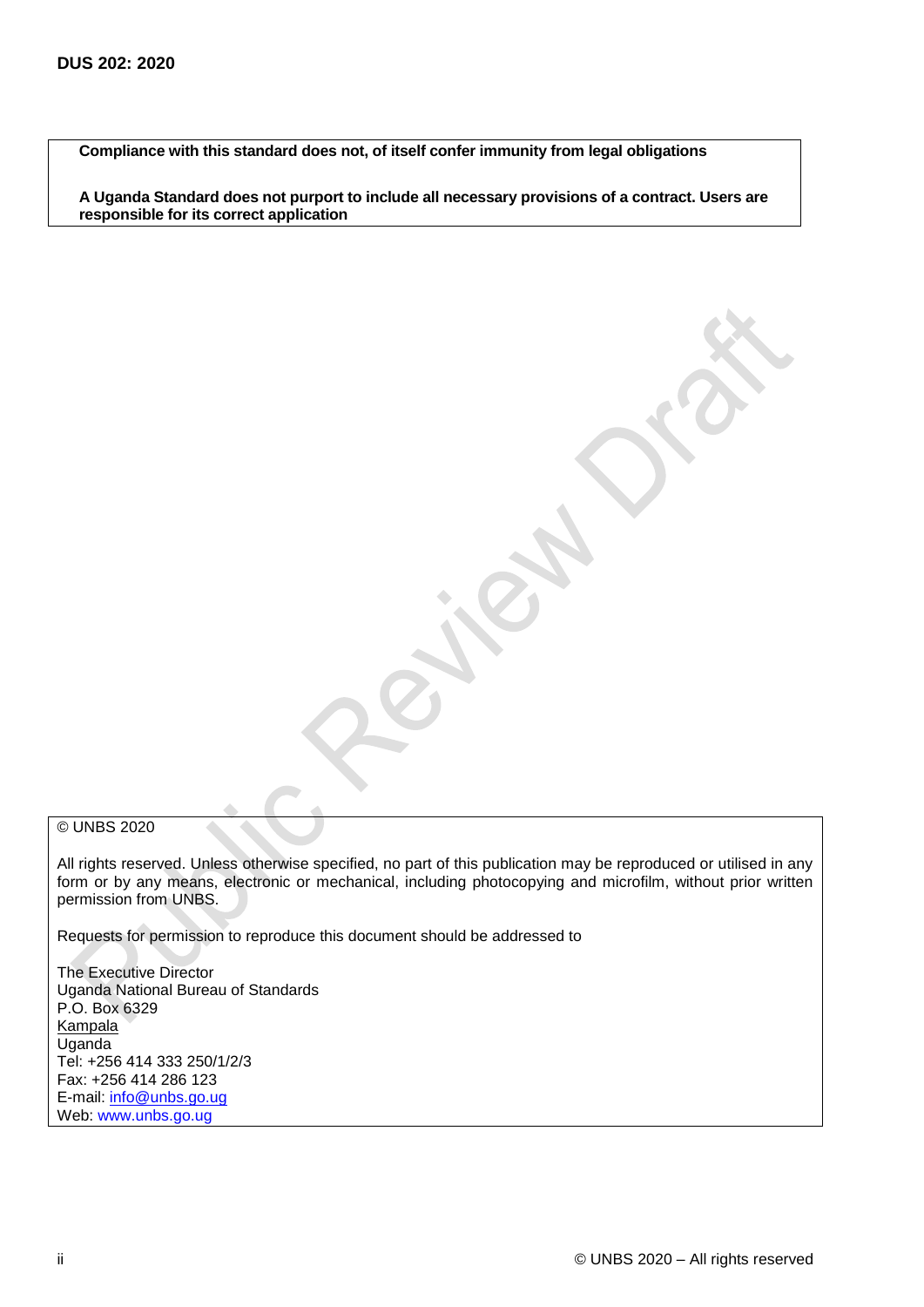## **Contents**

| 1              |  |
|----------------|--|
| $\mathbf{2}$   |  |
| 3              |  |
| 4              |  |
| 4.1            |  |
| 4.2            |  |
| 4.3            |  |
| 5              |  |
| 5.1            |  |
| 5.1.1          |  |
| 5.1.2          |  |
| 5.1.3          |  |
| 5.2            |  |
| 5.3            |  |
| 5.4            |  |
|                |  |
| 6<br>6.1       |  |
|                |  |
| 6.1.1<br>6.1.2 |  |
| 6.1.3          |  |
|                |  |
| 6.2            |  |
| 7              |  |
| 7.1            |  |
| 7.2            |  |
| 7.2.1          |  |
| 7.2.2          |  |
|                |  |
| 8<br>8.2       |  |
|                |  |
|                |  |
| A.1            |  |
|                |  |
|                |  |
|                |  |
|                |  |
|                |  |
|                |  |
|                |  |
|                |  |
| B.5            |  |
|                |  |
|                |  |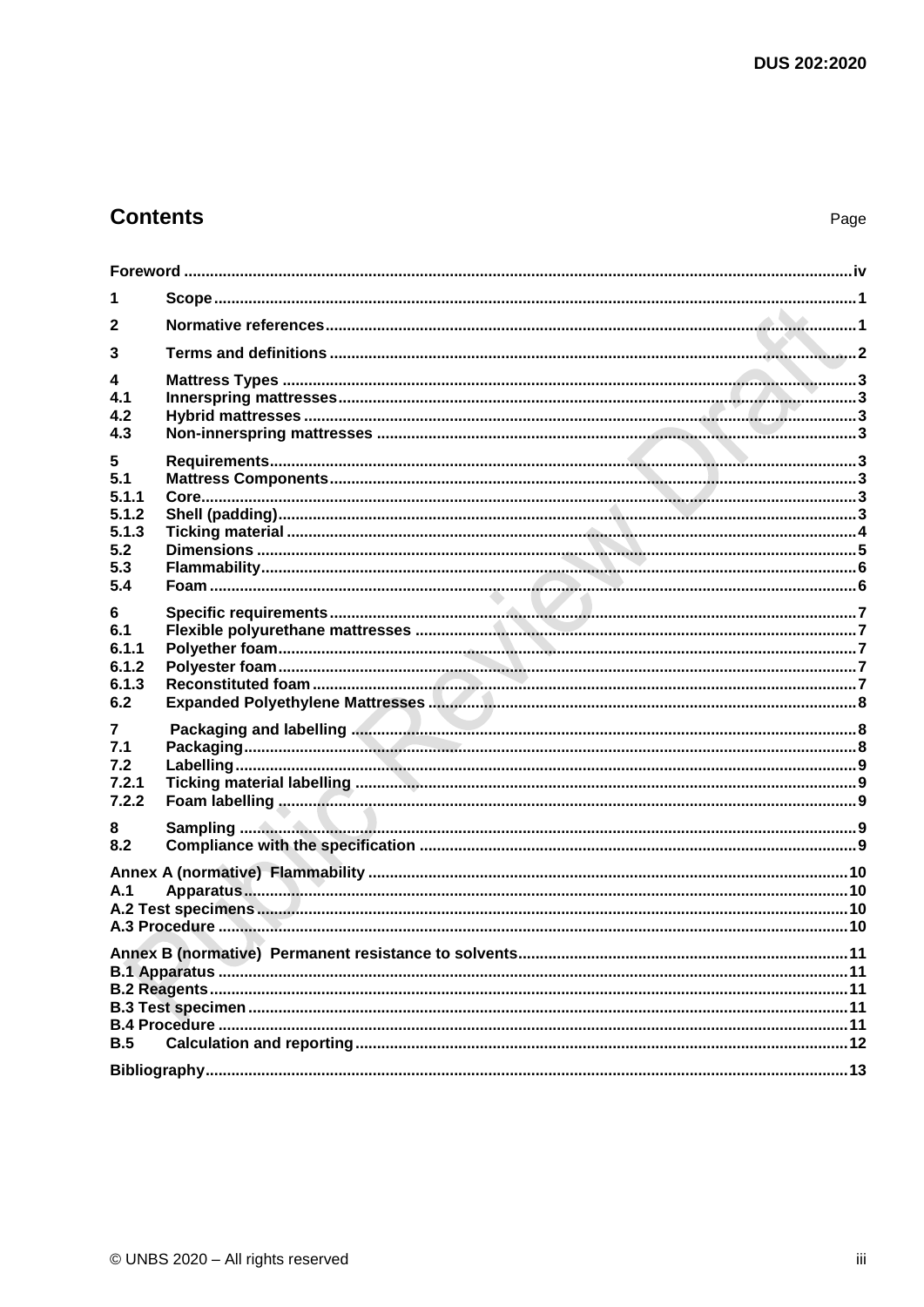## <span id="page-3-0"></span>**Foreword**

Uganda National Bureau of Standards (UNBS) is a parastatal under the Ministry of Trade, Industry and Cooperatives established under Cap 327, of the Laws of Uganda, as amended. UNBS is mandated to coordinate the elaboration of standards and is

(a) a member of International Organisation for Standardisation (ISO) and

(b) a contact point for the WHO/FAO Codex Alimentarius Commission on Food Standards, and

(c) the National Enquiry Point on TBT Agreement of the World Trade Organisation (WTO).

The work of preparing Uganda Standards is carried out through Technical Committees. A Technical Committee is established to deliberate on standards in a given field or area and consists of key stakeholders including government, academia, consumer groups, private sector and other interested parties.

Draft Uganda Standards adopted by the Technical Committee are widely circulated to stakeholders and the general public for comments. The committee reviews the comments before recommending the draft standards for approval and declaration as Uganda Standards by the National Standards Council.

The committee responsible for this document is Technical Committee UNBS/TC 7, Textiles, Leather, Paper and Related Products, Subcommittee SC 1, Textiles and Related products.

This second edition cancels and replaces the following standards:

US 202-1:2015, Flexible polyurethane foams — Part 1: Polyether type — Specification

US 202-2:2015, Flexible polyurethane foams — Part 2: Mattresses — Specification

US 202-3:2015, Flexible polyurethane foams — Part 3: Reconstituted foams — Specification

US 202-4:2015, Flexible polyurethane foams — Part 4: Polyester type — Specification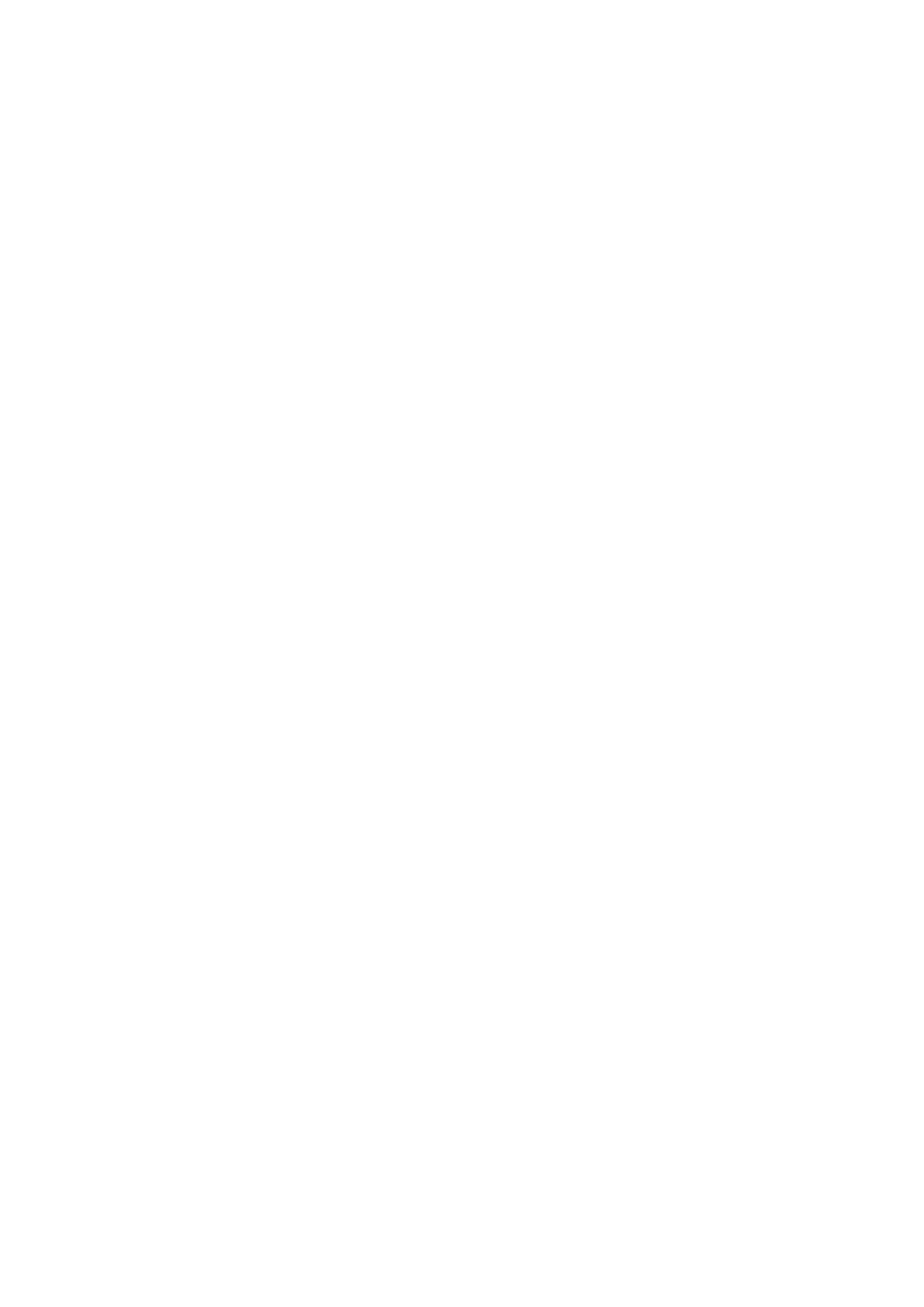## **Textiles — Mattress — Specification**

#### <span id="page-6-0"></span>**1 Scope**

This Draft Uganda Standard specifies the requirements, test methods and sampling of foam mattresses suitable for domestic and hotel use.

This standard does not apply to mattresses used for medical, purposes.

### <span id="page-6-1"></span>**2 Normative references**

The following referenced documents are referred to in the text in such a way that some or all of their content constitutes requirements of this document. For dated references, only the edition cited applies. For undated references, the latest edition of the referenced document (including any amendments) applies.

ISO 2439, *Flexible cellular polymeric materials — Determination of hardness (indentation technique)*

ISO 5077, *Textiles — Determination of dimensional change in washing and drying*

US ISO 105-B02, *Textiles — Tests for colour fastness — Part B02: Colour fastness to artificial light: Xenon arc fading lamp test*

US ISO 105-C10, *Textiles — Tests for colour fastness — Part C10: Colour fastness to washing with soap or soap and soda*

US ISO 105-D01, *Textiles — Tests for colour fastness — Part D01: Colour fastness to drycleaning using perchloroethylene solvent*

US ISO 105-E04, *Textiles — Tests for colour fastness — Part E04: Colour fastness to perspiration*

US ISO 105-X12, *Textiles — Tests for colour fastness — Part X12: Colour fastness to rubbing*

US ISO 845, *Cellular plastics and rubbers — Determination of apparent density*

US ISO 1798, *Flexible cellular polymeric materials — Determination of tensile strength and elongation at break*

US ISO 1856, *Flexible cellular polymeric materials — Determination of compression set*

US ISO 2439, *Flexible cellular polymeric materials — Determination of hardness (indentation technique)*

US ISO 3071, *Textiles — Determination of pH of aqueous extract*

US ISO 3385, *Flexible cellular polymeric materials — Determination of fatigue by constant-load pounding*

US ISO 3801, *Textiles — Woven fabrics — Determination of mass per unit length and mass per unit area*

US ISO 7771, *Textiles — Determination of dimensional changes of fabrics induced by cold-water immersion*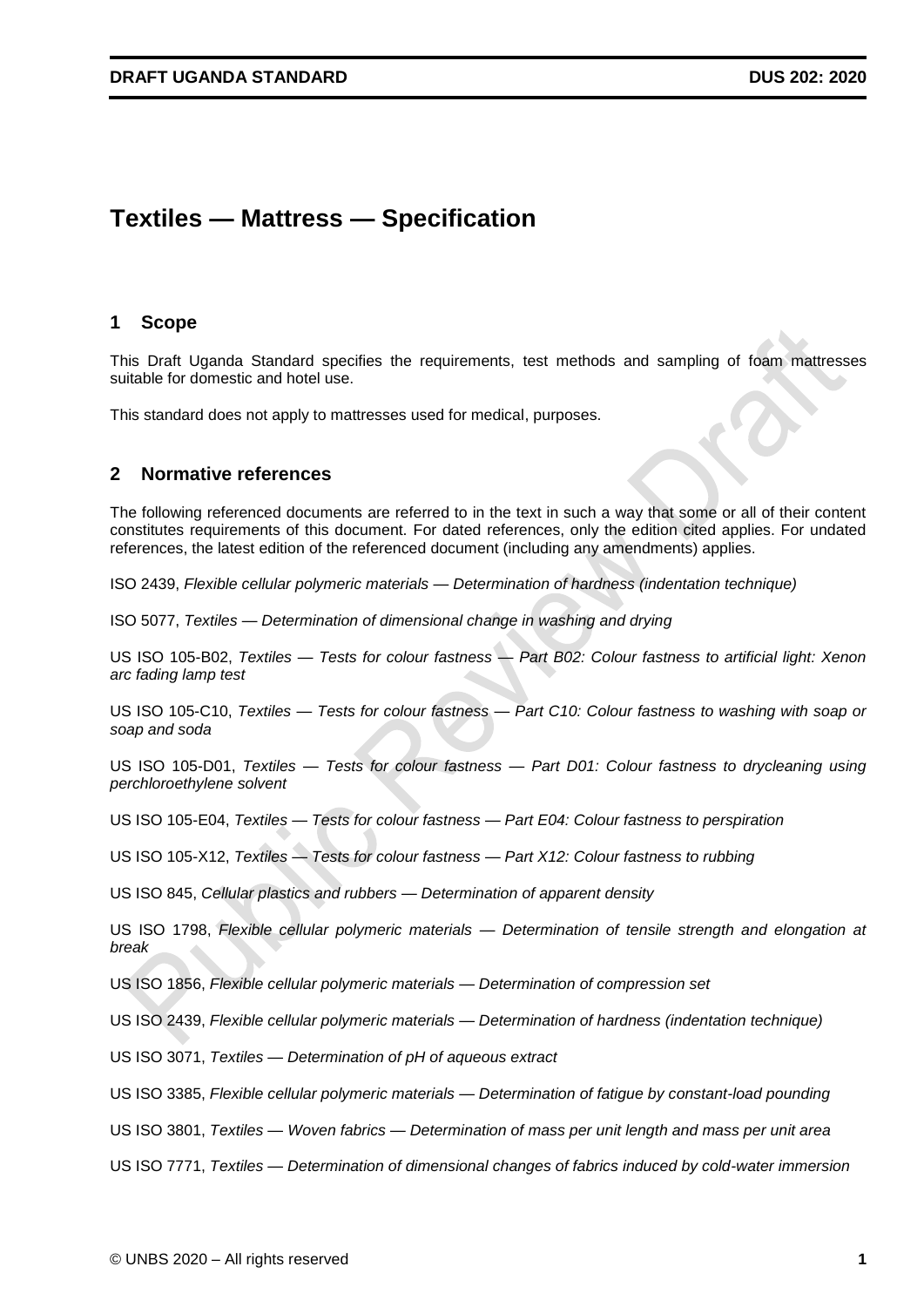US ISO 8067, *Flexible cellular polymeric materials — Determination of tear strength*

US ISO 13934-1, *Textiles — Tensile properties of fabrics — Part 1: Determination of maximum force and elongation at maximum force using the strip method*

US ISO 13938-1, *Textiles — Bursting properties of fabrics — Part 1: Hydraulic method for determination of bursting strength and bursting distension*

US ISO 13938-2, *Textiles — Bursting properties of fabrics — Part 2: Pneumatic method for determination of bursting strength and bursting distension*

## <span id="page-7-0"></span>**3 Terms and definitions**

For the purposes of this document, the following terms and definitions apply.

### **3.1**

#### **mattress**

product providing a surface to sleep or rest upon, that is fit for use by human beings for a long period of time, consisting of a strong cloth cover filled with materials, and that can be placed on an existing supporting bed structure

## **3.2**

## **ticking**

outermost layer of fabric or related material of a mattress or foundation

#### **3.3**

#### **filling**

inert substance introduced to a product to achieve desired characteristics

### **3.4**

#### **block**

mass of foam formed by a free-rising foam process, in its original form prior to conversion

### **3.5**

#### **polyurethane foam**

cellular material produced by the reaction of a polyol with an organic isocyanate in the presence of water and that may include catalysts, surface active agents, auxiliary blowing agents, fillers, plasticizers, colourants and any other additives that do not alter the properties of the foam

## **3.6**

#### **lot**

not less than 1  $\text{m}^3$  and not more than 100  $\text{m}^3$  of foam of the same density and nominal dimensions, from one manufacturer, submitted at any one time for inspection and testing

### **3.7**

#### **ultimate elongation (elongation at break)**

percentage strain produced in a specimen stretched to its breaking point

### **3.8**

#### **polyether foam**

polyurethane foam formed by the reaction of a polyether polyol with a polyisocyanate

## **3.9**

## **reconstituted foam**

composite material that consists of chips of flexible polyurethane foam of the polyether or the polyester type (or of a mixture of these types) held together by means of a suitable binder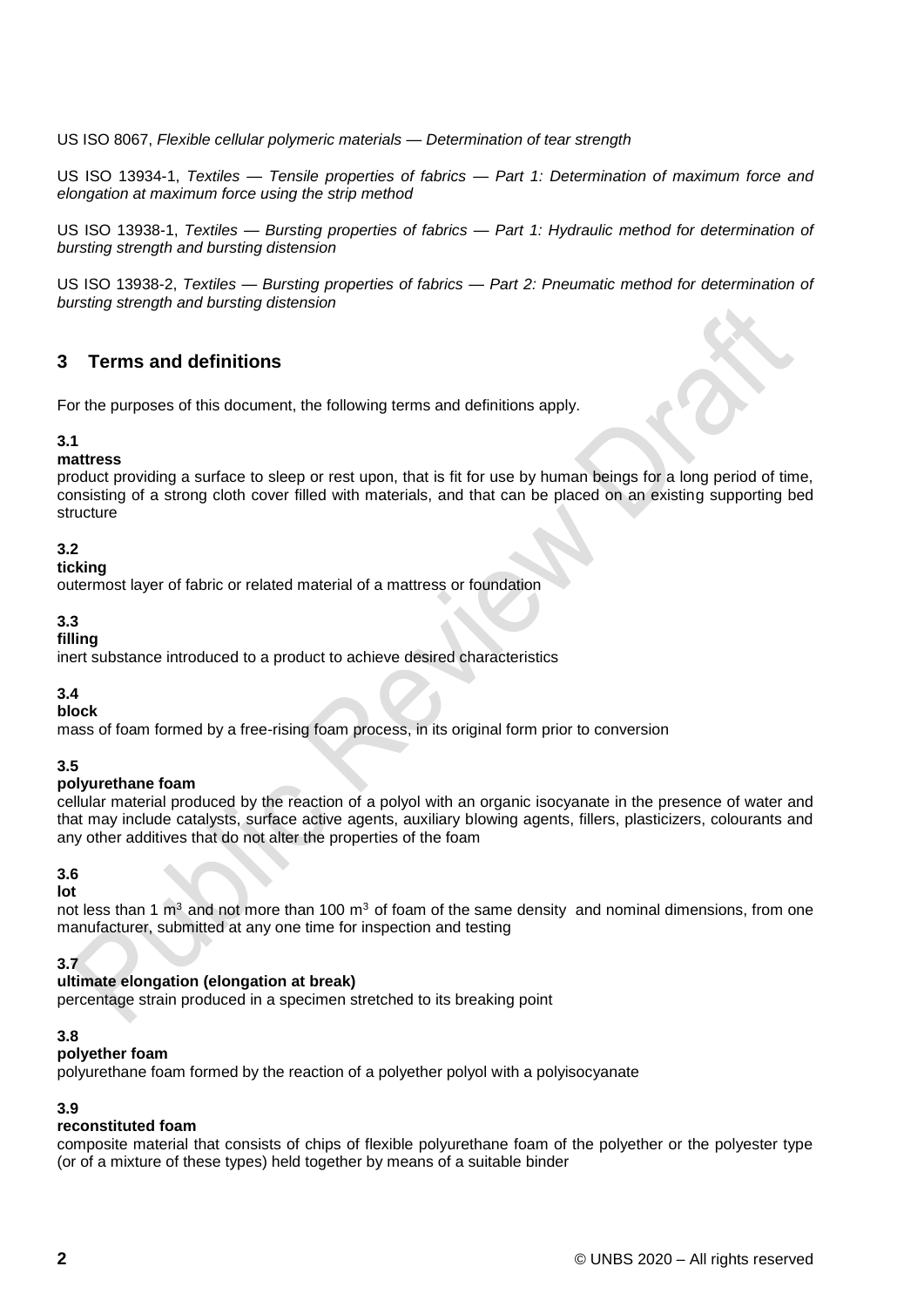### **3.10**

**polyester foam** 

polyurethane foam formed by the reaction of a polyester resin with a polyisocyanate

## <span id="page-8-0"></span>**4 Mattress Types**

Depending upon the composition of their cores, mattresses are characterised as below:

### <span id="page-8-1"></span>**4.1 Innerspring mattresses**

Innerspring mattresses shall contain a series of metal springs joined together in sizes that correspond to the dimensions of mattresses (see US 1575)

#### <span id="page-8-2"></span>**4.2 Hybrid mattresses**

Hybrid mattresses shall contain two or more support systems as the core, such as layers of both polyurethane foam and innerspring units

#### <span id="page-8-3"></span>**4.3 Non-innerspring mattresses**

Non-innerspring mattresses shall not contain any innerspring units. These may be produced from foams such as polyurethane, latex, thermobonded polyester, polyethylene or any other resilient filling.

## <span id="page-8-4"></span>**5 Requirements**

### <span id="page-8-5"></span>**5.1 Mattress Components**

### <span id="page-8-6"></span>**5.1.1 Core**

The core shall consist of any of the following materials:

- a) Springs
- b) Polyurethane
- c) Latex
- d) Polyethylene
- e) Horse hair
- f) Coconut fibre

### <span id="page-8-7"></span>**5.1.2 Shell (padding)**

All mattresses with a spring interior shall contain a shell. Mattresses with other materials may contain a shell. The shell materials used shall include:

- a) Polyether foam
- b) Latex foam
- c) Horse hair and camel hair
- d) Coconut fibres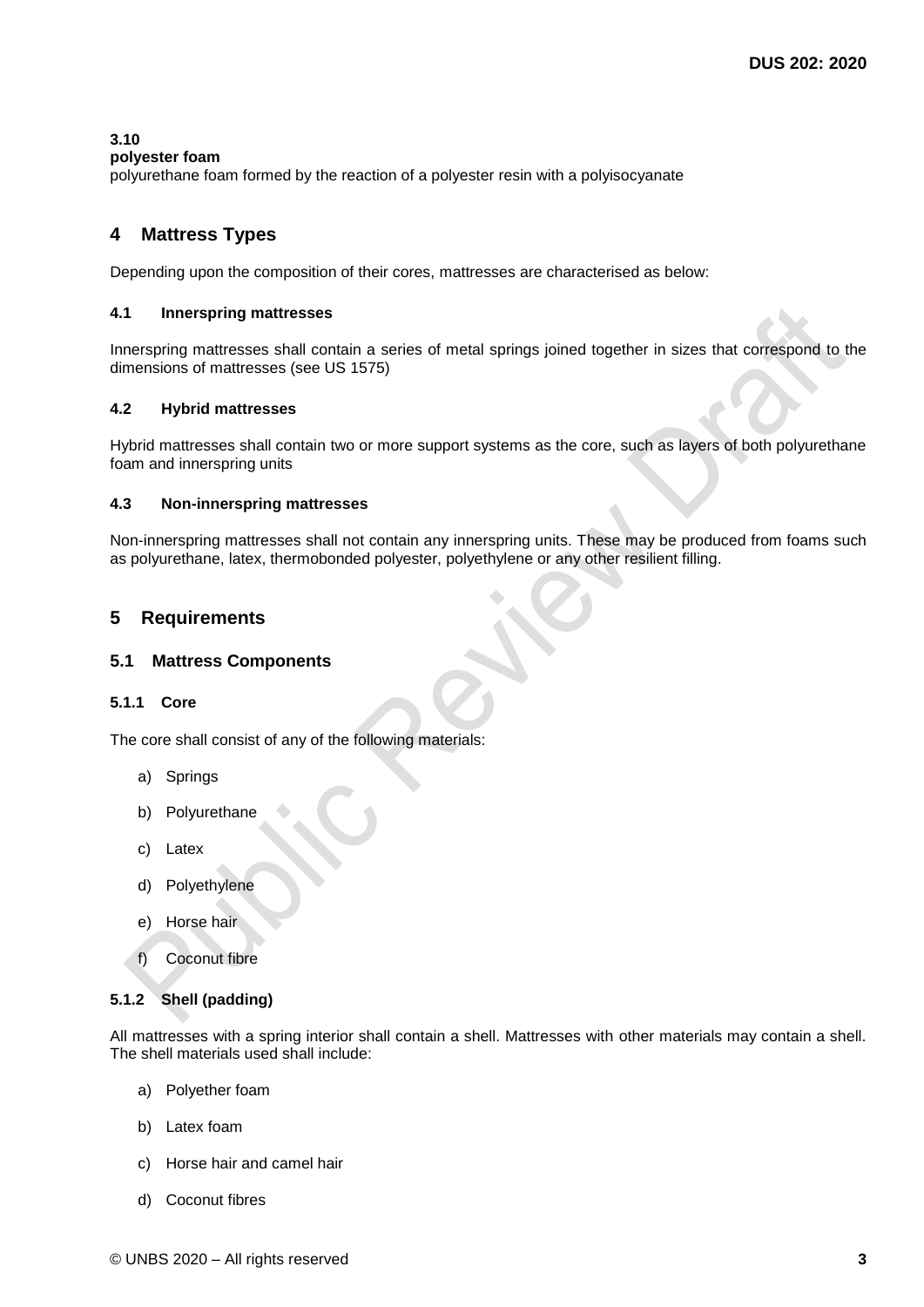- e) Polyester (PET or Polyethylene)
- f) Cotton
- g) Wool
- h) Linen
- i) Felt
- i) Jute
- k) Sisal

These materials shall be either glued and/or sewed to each other and on the core.

### <span id="page-9-0"></span>**5.1.3 Ticking material**

**5.1.3.1** The ticking or covering material shall be new, clean and free from defects (including splits, tears and voids) that detract from the appearance or that may be detrimental to the performance of the mattress.

**5.1.3.2** The ticking shall show no evidence of holes, tears, loose yarns, spots or odour.

**5.1.3.3** The stitching shall not pucker or have open seams, or loose or untrimmed ends.

**5.1.3.4** The fibre composition of the thread used for stitching the fabric on the mattress shall be compatible with the ticking material

**5.1.3.5** Chemicals which are harmful to the skin or which can react with the rubber foam shall not be used in the finishing of the fabric. The pH of the finished fabric shall be as stated in Table 1.

**5.1.3.6** The ticking material shall be made from any of the following materials or their blends: cotton, polyester, silk, wool, viscose and nylon. The ticking material may be fixed to the mattress or removable.

**5.1.3.7** The fabric width for all sizes of mattresses shall be such that when stitched, not more than three seams shall be on one side of the width of the mattress. The width of the fabric roll shall be as declared subject to a tolerance of  $\pm 2$  %.

|                                                 |                                  | <b>Test</b>                               |                                         |                                  |                                  |
|-------------------------------------------------|----------------------------------|-------------------------------------------|-----------------------------------------|----------------------------------|----------------------------------|
| <b>Parameter</b>                                | <b>Polyester</b>                 | <b>Cellulosic</b><br>(cotton,<br>viscose) | <b>Polyester</b><br>cellulosic<br>blend | <b>Nylon</b>                     | <b>Methods</b>                   |
| Mass per unit area<br>$g/m^2$ , min.            | 63                               | 115                                       | 70                                      | 63                               | <b>ISO 3801</b>                  |
| Breaking strength,<br>N, min<br>Warp<br>Weft    | 600<br>200                       | 300<br>160                                | 600<br>200                              | 600<br>200                       | ISO 13934-1                      |
| Bursting strength,<br>$kN/m2$ , min.            | 202                              | 157                                       | 160                                     | 202                              | ISO 13938-1                      |
| Dimensional<br>changes, %, max.<br>Warp<br>Weft | $\overline{2}$<br>$\overline{2}$ | 4<br>4                                    | $\overline{2}$<br>$\overline{2}$        | $\overline{2}$<br>$\overline{2}$ | <b>ISO 5077</b>                  |
| рH                                              | $6.0 - 8.5$                      |                                           |                                         | US ISO<br>3071                   |                                  |
| Colour fastness to<br>light                     | 5                                | 5                                         | 5                                       | 5                                | <b>US ISO 105-</b><br><b>B02</b> |

**Table 1 — Requirements for Ticking material**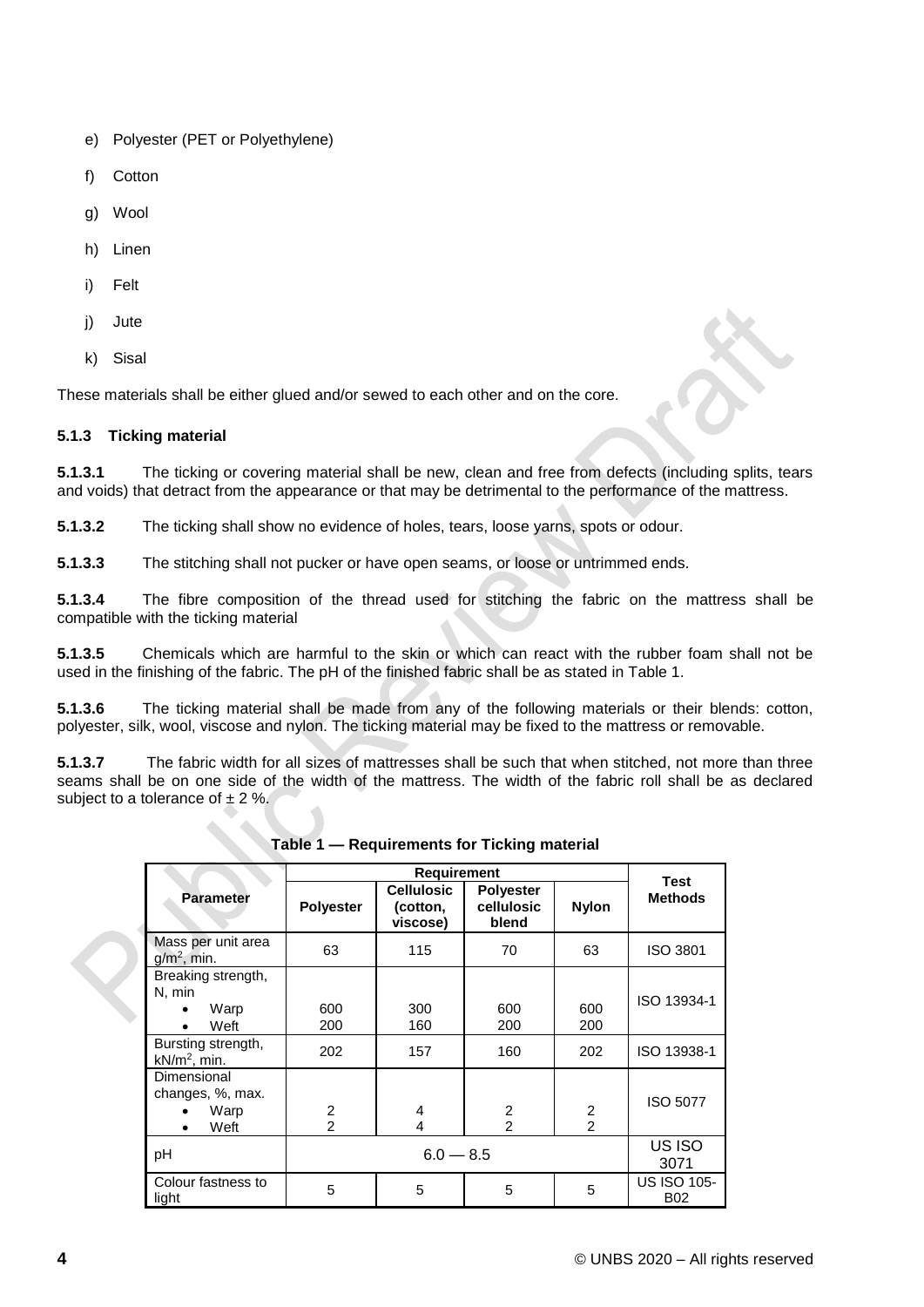| Colour fastness to<br>washing, min. |   |   |   |   | <b>US ISO 105-</b> |
|-------------------------------------|---|---|---|---|--------------------|
| Change                              |   | 4 | 4 | 4 | C10                |
| Staining<br>$\bullet$               |   | 4 | 4 | 4 |                    |
| Colour fastness to                  |   |   |   |   |                    |
| rubbing, min.                       |   |   |   |   | <b>US ISO 105-</b> |
| Wet                                 | 4 | 4 | 4 | 4 | X <sub>12</sub>    |
| Dry                                 | 3 | 3 | 3 | 3 |                    |
| Colour fastness to                  |   |   |   |   |                    |
| dry cleaning, min.                  |   |   |   |   | <b>US ISO 105-</b> |
| Change                              |   | 4 | 4 | 4 | D <sub>01</sub>    |
| Staining                            |   | 4 | 4 | 4 |                    |
| Colour fastness to                  |   |   |   |   |                    |
| perspiration, min.                  |   |   |   |   | <b>US ISO 105-</b> |
| Change                              |   |   |   |   | E04                |
| Staining                            |   |   |   |   |                    |

## <span id="page-10-0"></span>**5.2 Dimensions**

When determined in accordance with US ISO 1923, foam mattresses shall conform to the requirements in Table 2. For top skin mattresses, the top skin shall have a minimum thickness of 1.5 mm. Mattresses of dimensions other than those indicated under Table 2 should be manufactured subject to tender agreement between purchaser and supplier. They shall be for purchasers' use only and shall not be sold in the market.

| Length,* | Width,* | Thickness,* |
|----------|---------|-------------|
| mm       | mm      | mm          |
| 1 2 1 9  | 610     | 76          |
| 1 2 1 9  | 610     | v<br>102    |
| 1 372    | 610     | 76          |
| 1 372    | 610     | 102         |
| 1524     | 762     | 76          |
| 1524     | 762     | 102         |
| 1880     | 762     | 51          |
| 1880     | 762     | 76          |
| 1880     | 762     | 102         |
| 1880     | 915     | 51          |
| 1880     | 915     | 76          |
| 1880     | 915     | 102         |
| 1880     | 915     | 152         |
| 1880     | 915     | 203         |
| 1880     | 915     | 254         |
| 1880     | 915     | 305         |
| 1880     | 1 0 6 9 | 102         |
| 1880     | 1 0 6 9 | 152         |
| 1880     | 1 0 6 9 | 203         |
| 1880     | 1 0 6 9 | 254         |
| 1880     | 1 0 6 9 | 305         |
| 1880     | 1 2 1 9 | 102         |
| 1880     | 1 2 1 9 | 152         |

## **Table 2 — Dimensional requirements of mattresses**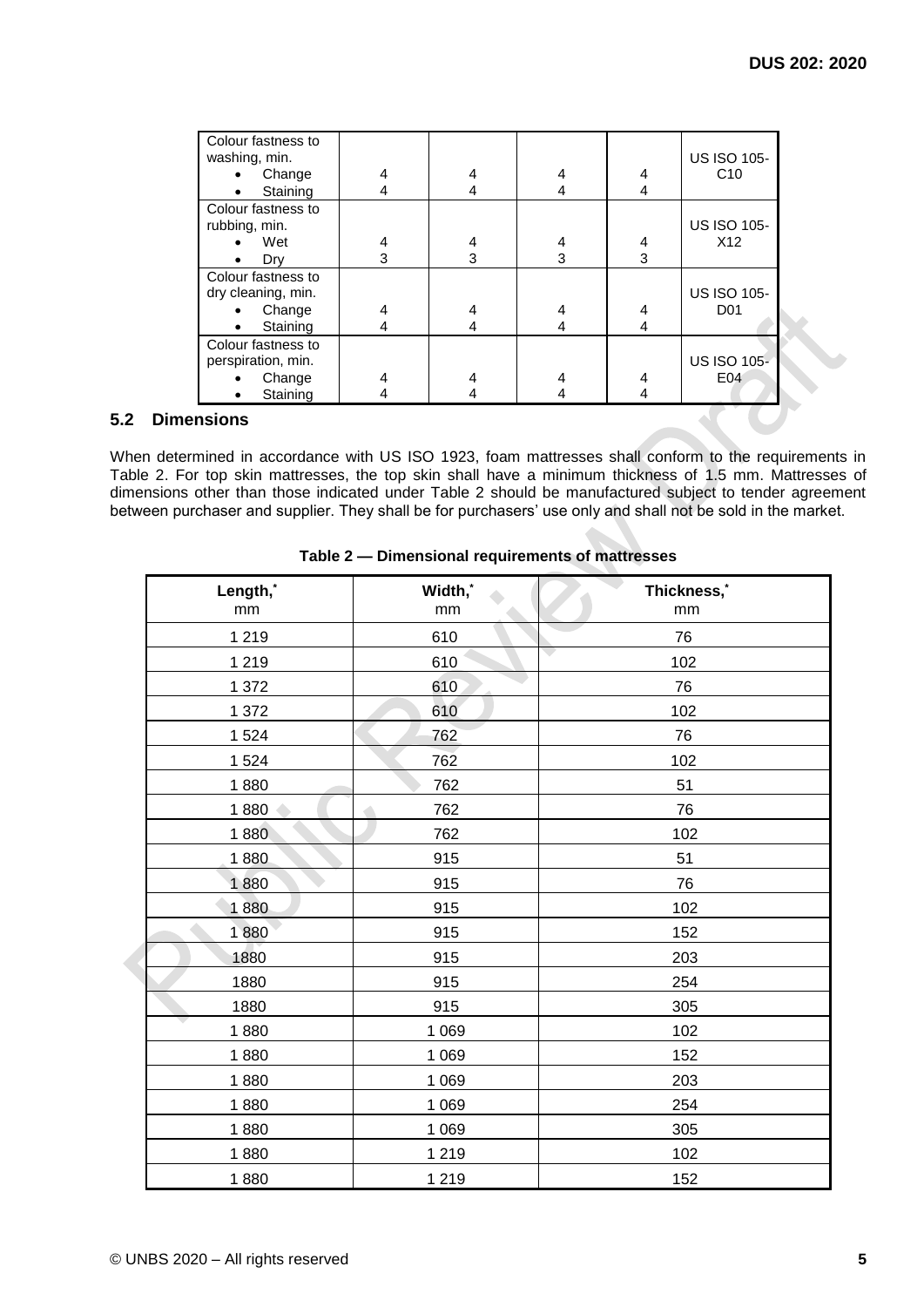| 1880                                                                                             | 1 2 1 9 | 203 |
|--------------------------------------------------------------------------------------------------|---------|-----|
| 1880                                                                                             | 1 2 1 9 | 254 |
| 1880                                                                                             | 1 2 1 9 | 305 |
| 1880                                                                                             | 1 372   | 152 |
| 1880                                                                                             | 1 372   | 203 |
| 1880                                                                                             | 1 372   | 254 |
| 1880                                                                                             | 1 372   | 305 |
| 1880                                                                                             | 1524    | 152 |
| 1880                                                                                             | 1 5 2 4 | 203 |
| 1880                                                                                             | 1524    | 254 |
| 1880                                                                                             | 1 5 2 4 | 305 |
| 1880                                                                                             | 1829    | 152 |
| 1880                                                                                             | 1829    | 203 |
| 1880                                                                                             | 1829    | 254 |
| 1880                                                                                             | 1829    | 305 |
| *Tolerances shall be as follows:<br>length: $+25$ mm;<br>width: +10 mm; and<br>thickness: +10 mm |         |     |

### <span id="page-11-0"></span>**5.3 Flammability**

When foam is tested in accordance with Annex A,

- a) no specimen shall burn for 3 min or more; and
- b) no specimen shall burn beyond the gauge line.

## <span id="page-11-1"></span>**5.4 Foam**

- **5.4.1** The foam shall:
	- a) be non-toxic;
	- b) be free from objectionable odour;
	- c) have surfaces that are smooth and practically free from cuts and tears
- **5.4.2** The structure of the foam used in the mattress shall be uniform in appearance.

**5.4.3** The foam may be presented in form of full foam or trimmed blocks, slabs, laminated layers, sheets or shapes cut from any of these.

**5.4.4** Contacting surfaces of mattress filling parts shall be uniformly and acceptably adhered to one another. The adhering edges shall not have any un-adhered length exceeding 10 mm.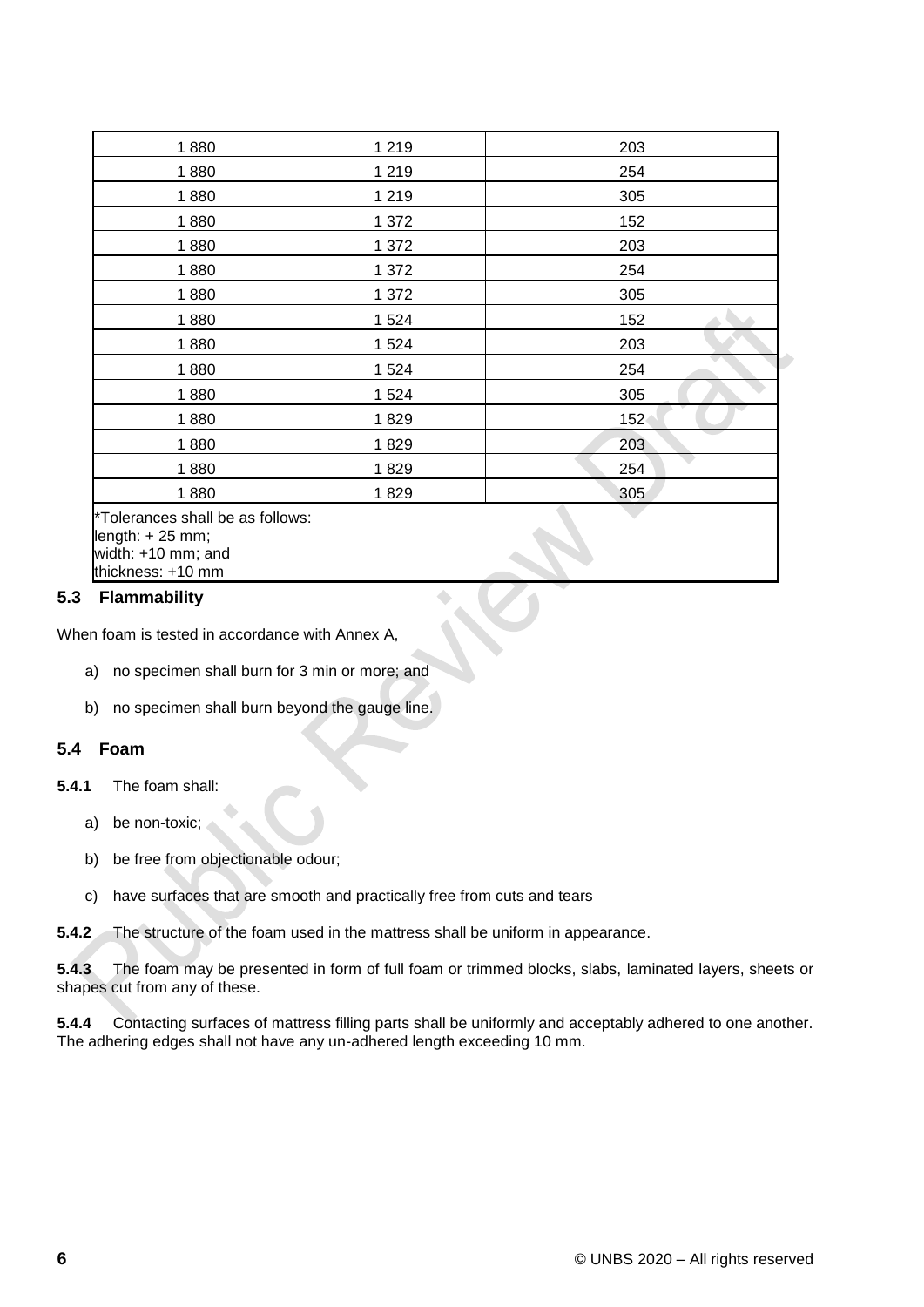## <span id="page-12-0"></span>**6 Specific requirements**

### <span id="page-12-1"></span>**6.1 Flexible polyurethane mattresses**

#### <span id="page-12-2"></span>**6.1.1 Polyether foam**

**6.1.1.1** The density of polyether foam mattresses, when determined in accordance with US ISO 845, shall be within the limits given in Table 3.

**6.1.1.2** The hardness factor for mattresses, when determined in accordance with US ISO 2439, shall conform to the limits in Table 3.

#### **6.1.1.3** The top skin mattress shall

- a) have a hard skin on one side, consisting of a single piece formed through the chemical process of foaming with no sign of bondage or joints.
- b) have a minimum density of 24 kg/m<sup>3</sup>
- c) be practically free from cracks.

#### <span id="page-12-3"></span>**6.1.2 Polyester foam**

The density of polyester foam when determined in accordance with US ISO 845 and its hardness factor when determined in accordance with US ISO 2439, shall be within the appropriate limits given in Table 3

#### <span id="page-12-4"></span>**6.1.3 Reconstituted foam**

**6.1.3.1** The density of reconstituted foam when determined in accordance with US ISO 845 and its hardness factor when determined in accordance with US ISO 2439, shall be within the appropriate limits given in Table 3

**6.1.3.2** The chip structure shall be acceptably uniform, and the largest dimension of any void between the chips shall not exceed 3 mm.

**6.1.3.3** The upper and lower filling parts of a reconstituted foam shall be of a thickness not less than 25 mm.

**6.1.3.4** The centre filling part of a reconstituted foam shall be a thickness not less than 75 mm.

| <b>Parameter</b>       |                                                               | <b>Requirement</b> |                  |                      |                    |
|------------------------|---------------------------------------------------------------|--------------------|------------------|----------------------|--------------------|
|                        |                                                               | Polyether          | <b>Polyester</b> | <b>Reconstituted</b> | <b>Test method</b> |
|                        | Density $kg/m3$                                               | $19.5 - 48.1$      | $21 - 37.1$      | $56 - 160$           | <b>US ISO 845</b>  |
|                        | Hardness factor                                               | $0.9 - 6.3$        | $17 - 30$        | $7 - 77$             | <b>US ISO 2439</b> |
|                        | Compression set, %, max.                                      | 12                 | 17.5             | 25                   | <b>US ISO 1856</b> |
|                        | i) Original, kPa, min                                         | 69                 | 80               | 40                   |                    |
| Tensile                | ii) After heat aging,<br>retention of original,<br>$%$ , min  | 80                 | 80               | 40                   |                    |
| strength               | iii) After humid<br>aging, retention of<br>original, %, min.  | 80                 | 80               | 40                   | <b>US ISO 1798</b> |
|                        | i) Original, kPa, min.                                        | 100                | 200              | 50                   |                    |
| Elongation at<br>break | ii) After heat aging,<br>retention of original,<br>$%$ , min. | 40                 | 80               | 50                   |                    |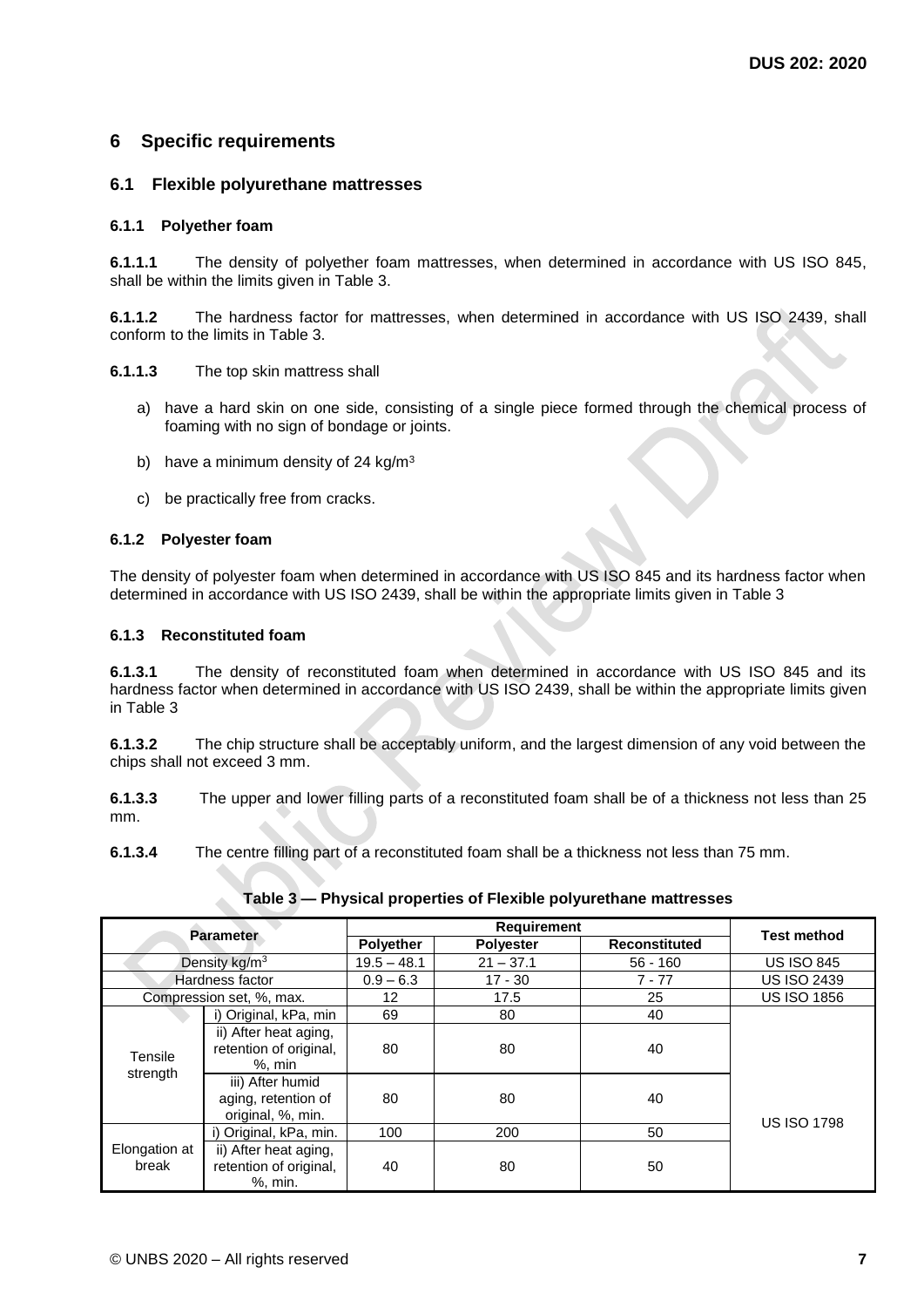|                                                                                    | iii) After humid<br>aging, retention of<br>original, %, min.  | 40    | 80    | 50   |                    |
|------------------------------------------------------------------------------------|---------------------------------------------------------------|-------|-------|------|--------------------|
| Tear resistance, N/mm of width, min                                                |                                                               | 0.219 | 0.263 | 0.09 | <b>US ISO 8067</b> |
| Permanent                                                                          | i) Visible<br>deterioration (all<br>solvents) *               | Nil   | Nil   | Nil  |                    |
| resistan                                                                           | ii) Swelling, %                                               | Nil   | Nil   | Nil  |                    |
| ce to<br>solvents                                                                  | iii) Tensile strength,<br>retention of original,<br>$%$ , min | 90    | 80    |      | Annex B            |
| Fatigue<br>resistance                                                              | Retention of<br>hardness factor, %,<br>min                    | 60    |       | 80   | <b>US ISO 3385</b> |
|                                                                                    | Loss in height, %,<br>min                                     | 5     | 5     | 5    |                    |
| $^\star$<br>A change in colour shall not be construed as evidence of deterioration |                                                               |       |       |      |                    |

### <span id="page-13-0"></span>**6.2 Expanded Polyethylene Mattresses**

The density of polyester foam when determined in accordance with US ISO 845 and its hardness factor when determined in accordance with US ISO 2439, shall be within the appropriate limits given in Table 4

| <b>Parameter</b>                                                     | <b>Requirement</b>      | <b>Test method</b> |
|----------------------------------------------------------------------|-------------------------|--------------------|
| Density, kg/m <sup>3</sup>                                           | 20-64                   | <b>US ISO 845</b>  |
| Tensile Strength, kpa<br>Transverse direction                        | $176 - 343$             |                    |
| Machine direction                                                    | 245 - 588               | <b>US ISO 1798</b> |
| Elongation at break, %<br>Transverse direction<br>Machine direction  | $42 - 75$<br>$80 - 100$ |                    |
| Compression strength (at<br>10% deformation), kpa                    | $4.9 - 19.6$            |                    |
| Compression set (%), max.                                            | 10                      | <b>US ISO 1856</b> |
| Tear strength, N/mm, min.                                            | 0.147                   | <b>US ISO 8067</b> |
| Water absorption (after 96<br>hours at 27 <sup>°</sup> C), % by vol. | $0.10 - 0.05$           |                    |

#### **Table 4 — Physical properties of expanded polyethylene mattresses**

## <span id="page-13-1"></span>**7 Packaging and labelling**

### <span id="page-13-2"></span>**7.1 Packaging**

**7.1.1** The foam mattresses shall be covered in clothing (ticking) complying with requirements given in 5.1.3.or any other suitable material as agreed between the purchaser and supplier. To avoid deterioration of foam mattresses during storage, it shall be kept in well-ventilated rooms otherwise away from direct sunlight

**7.1.2** Mattresses shall be individually wrapped in sealed polyethylene bags or any other suitable material that are strong enough to prevent any damage to the contents during storage and transportation.

**7.1.3** During dispatch, mattresses shall be packed and transported in manner to minimize damage due to rough or improper handling.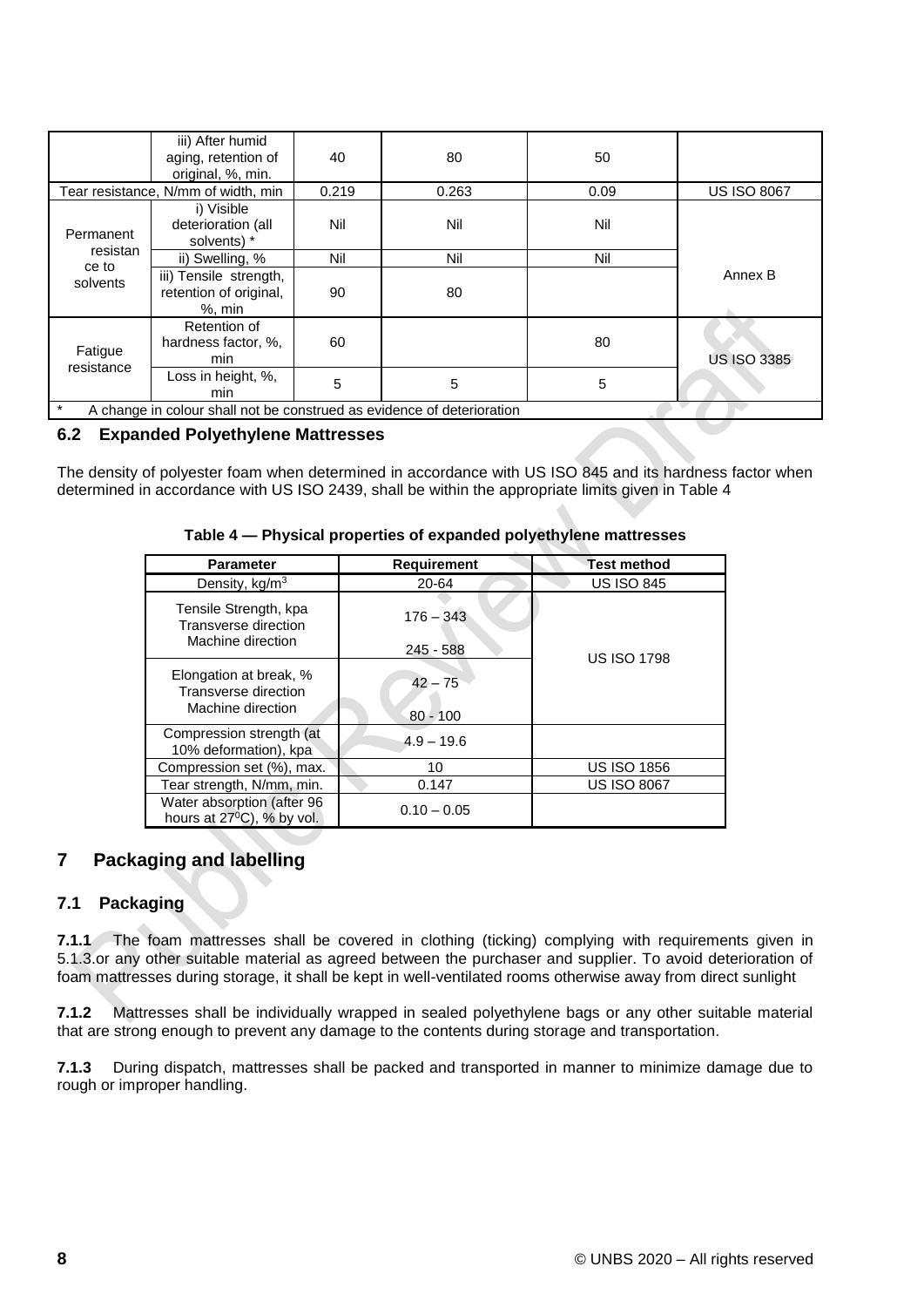## <span id="page-14-0"></span>**7.2 Labelling**

#### <span id="page-14-1"></span>**7.2.1 Ticking material labelling**

**7.2.1.1** The following information shall appear in legible and indelible marking on a strong, durable label on the outside of the ticking or on the ticking of the mattress.

- a) name and physical address of the manufacturer/ importer/ distributor and/ or trade mark if any; and
- b) country of origin

**7.2.1.2** Mattress dimensions shall be visible

#### <span id="page-14-2"></span>**7.2.2 Foam labelling**

The following information shall appear in legible and indelible marking on an end or on a sleeping surface near an end of the foam of the mattress and shall be visible to the purchaser: Top skin mattresses shall have an indelible mark indicating that they are top skin in addition with the following:

- a) manufacturer/ importer/distributor and/or trademark if any;
- b) lot or batch number;
- c) dimensions of the mattress;
- d) type of mattress core; and
- e) country of origin.

## <span id="page-14-3"></span>**8 Sampling**

To test the compliance of the foam mattresses to the requirements of this standard, samples shall be taken according to the sampling plan given in Table 5.

| Number of mattresses in the lot | Number of samples to be selected |
|---------------------------------|----------------------------------|
| $2 - 8$                         | 2                                |
| $9 - 15$                        | 3                                |
| $16 - 25$                       | 5                                |
| $26 - 50$                       |                                  |
| $51 - 90$                       | 13                               |
| $91 - 150$                      | 20                               |

|  |  | Table 5 - Sampling plan |  |
|--|--|-------------------------|--|
|--|--|-------------------------|--|

## <span id="page-14-4"></span>**8.2 Compliance with the specification**

The lot shall be deemed to comply with the specification if after inspection and testing of the samples taken in accordance with Clauses 5 and 6, no defective is found.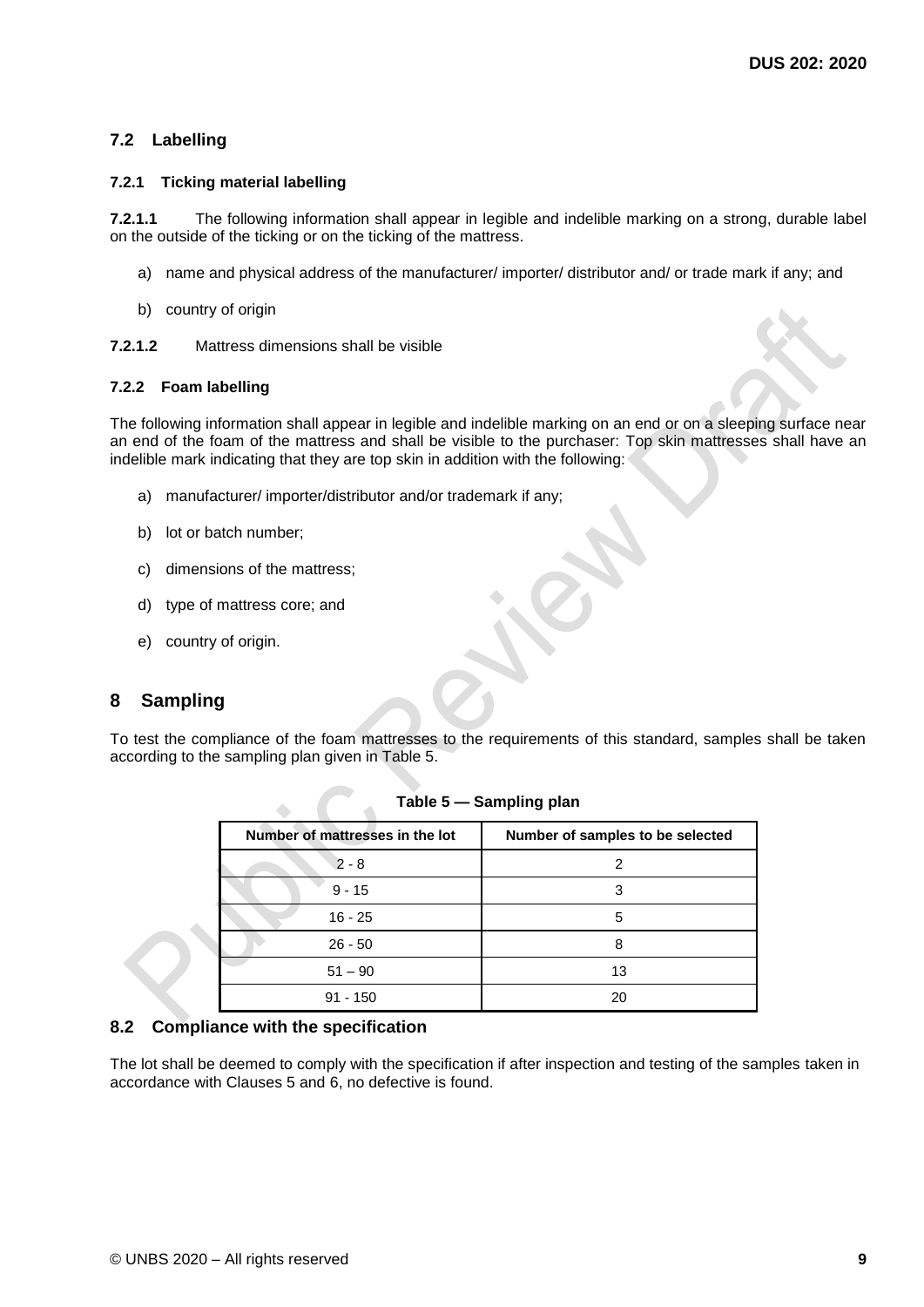## **Annex A** (normative)

## **Flammability**

## <span id="page-15-1"></span><span id="page-15-0"></span>**A.1 Apparatus**

An apparatus as shown schematically in Figure A.1 and consisting of a heat-resistant glass tube (chimney) in which a test specimen can be mounted, the base of the tube being connected to metered supplies of oxygen and nitrogen. The glass tube shall have a diameter of at least 75 mm and a height of at least 450 mm, and shall have at its base a bed of glass beads (or other inert particles) that will mix and distribute the incoming gases. The tube shall also contain a clamp that is capable of holding a test specimen (vertically) that the top of the specimen is at least 100 mm below the top of the tube.

The oxygen and nitrogen used shall be of commercial grade (or better) and shall be supplied to the base of the glass tube through individual metering devices that enable the volumetric flow of each gas to be measured with an accuracy of 1 % or better.

## <span id="page-15-2"></span>**A.2 Test specimens**

From the appropriate slab [see 6.1b)] cut five specimens each of size 12.5 mm + 0.5 mm x 12.5 mm + 0.5 mm x 130 mm and draw a gauge line across each specimen 75 mm from the end that is to be positioned uppermost in the apparatus.

## <span id="page-15-3"></span>**A.3 Procedure**

Clamp a test specimen in the holder of the apparatus so that it is held vertically in the centre of the glass chimney. Open the valves of the gas cylinders and adjust the flow so that the oxygen content of the gas mixture is 20 % + 0.2 % and that the flow rate up the glass chimney (as calculated from the volumetric flow rate divided by the cross-sectional area of the chimney) is 40 % + 10 % mm/s. Allow the gas to flow for at least 30 s and then, using a small gas flame at the end of a tube, ignite the test specimen so that the whole of the upper surface is burning. Note whether the specimen burns for 3 min or longer and if not, whether or not the specimen has burned to below the 75 mm gauge line. Repeat the test with the remaining four specimens.



**Figure A.1 — General arrangement of flammability test apparatus**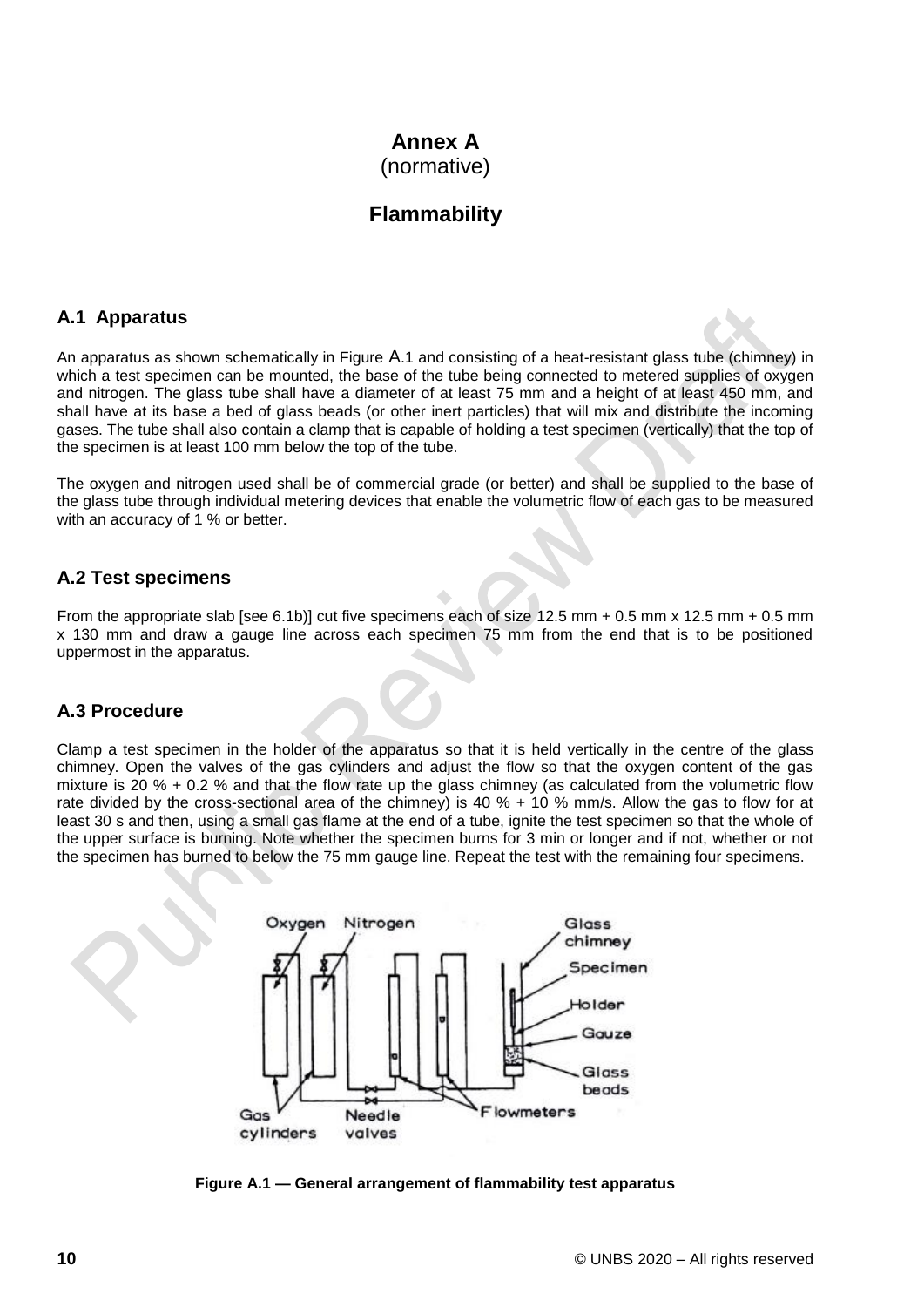## **Annex B**

## (normative)

## **Permanent resistance to solvents**

## <span id="page-16-1"></span><span id="page-16-0"></span>**B.1 Apparatus**

**B.1.1 Container**, glass container large enough to allow complete immersion, without bending of a test specimen

- **B.1.2 Scoop**, flat wire gauze scoop
- **B.1.3 Sinker**, wire gauze sinker

**B.1.4 Glass**, square of plate glass

**B.1.5 Equipment for measuring dimensions**, as in US ISO 1923

## <span id="page-16-2"></span>**B.2 Reagents**

- **B.2.1 Petrol, c**omplying with the requirements of US EAS 158
- **B.2.2 Light-naphtha**
- **B.2.3 Denatured alcohol**
- **B.2.4 Trichloroethylene**

## <span id="page-16-3"></span>**B.3 Test specimen**

From the appropriate slab (see 6.1 b)), cut four specimens each of size at least 150 mm x 150 mm and of thickness approximately 10 mm.

## <span id="page-16-4"></span>**B.4 Procedure**

Measure the thickness, length, and width of a specimen using US ISO 1923, and immerse it in one of the reagents in the container ensuring that it is totally submerged by covering it with the wire gauze sinker. After 30 min, remove the sinker and, using the scoop, remove the specimen, and allow it to drain in the scoop for 5 min. Then carefully transfer the specimen on to the glass plate, ensuring that the specimen is not distorted in any way during the transfer.

Condition the assembly generally as in 7.2, but for at least 48 h or such longer period as may be necessary to ensure complete removal of the reagent, then re-measure the length, width, and thickness of the specimen and, disregarding any change in colour, inspect the specimen for signs of visible deterioration.

Then determine, as in US ISO 1798, its tensile strength. Repeat the test with the other reagents, using a different specimen in each test.

NOTE: To avoid damage to the specimen, its thickness after immersion may be determined by measuring the total thickness of the assembly and deducting the thickness of the glass plate.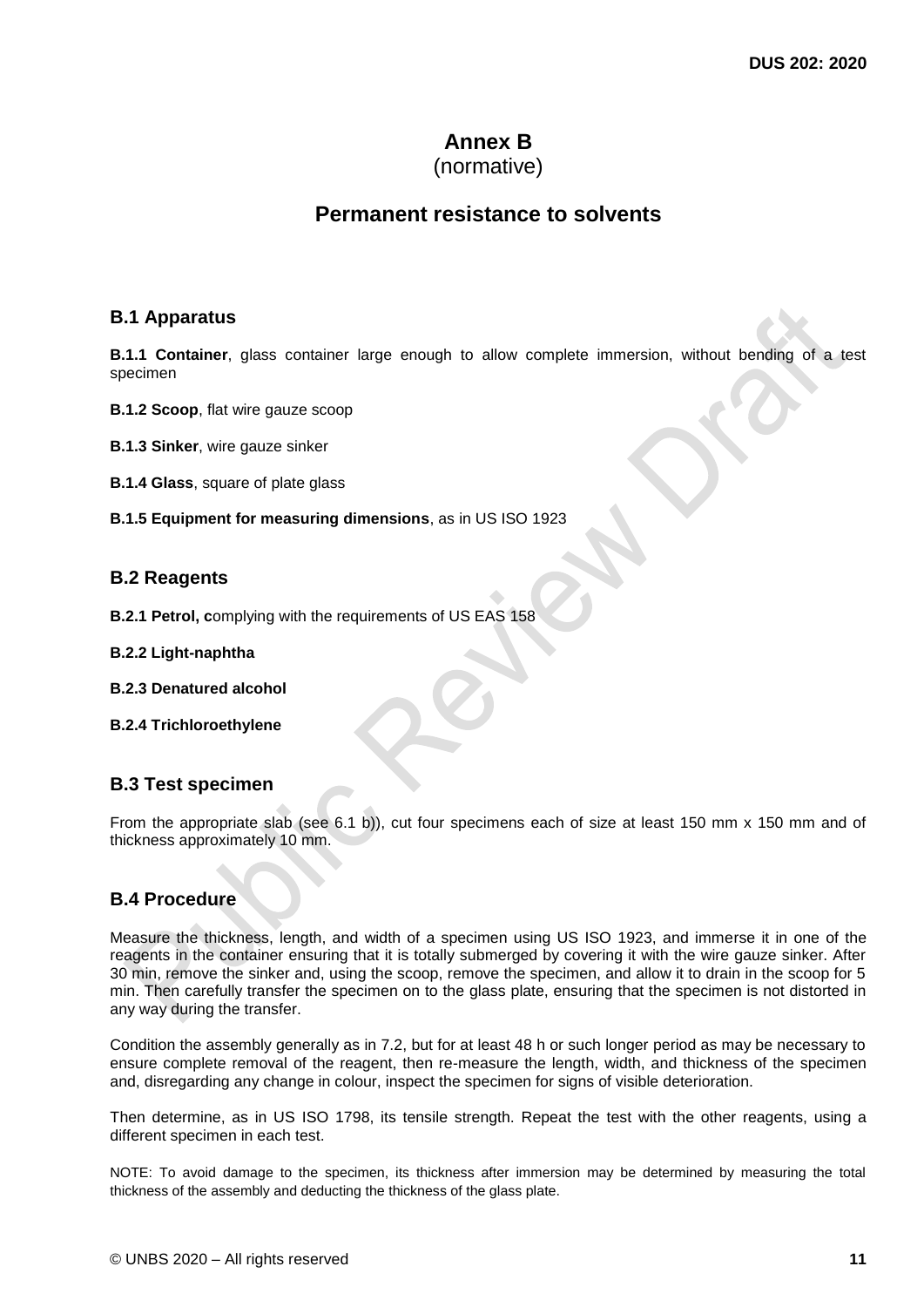## <span id="page-17-0"></span>**B.5 Calculation and reporting**

For each reagent, calculate the swelling of the sample as follows:

$$
Swelling, \% = \frac{a_2t_2 - a_1t_1}{a_1t_1} \times 100
$$

Where,

- $a_1$  is the original area, in square millimetres (mm<sup>2</sup>)
- a<sub>2</sub> is the area after immersion;
- $t<sub>1</sub>$  is the original thickness, in millimetres (mm); and
- t<sub>2</sub> is the thickness after immersion, in millimetres (mm).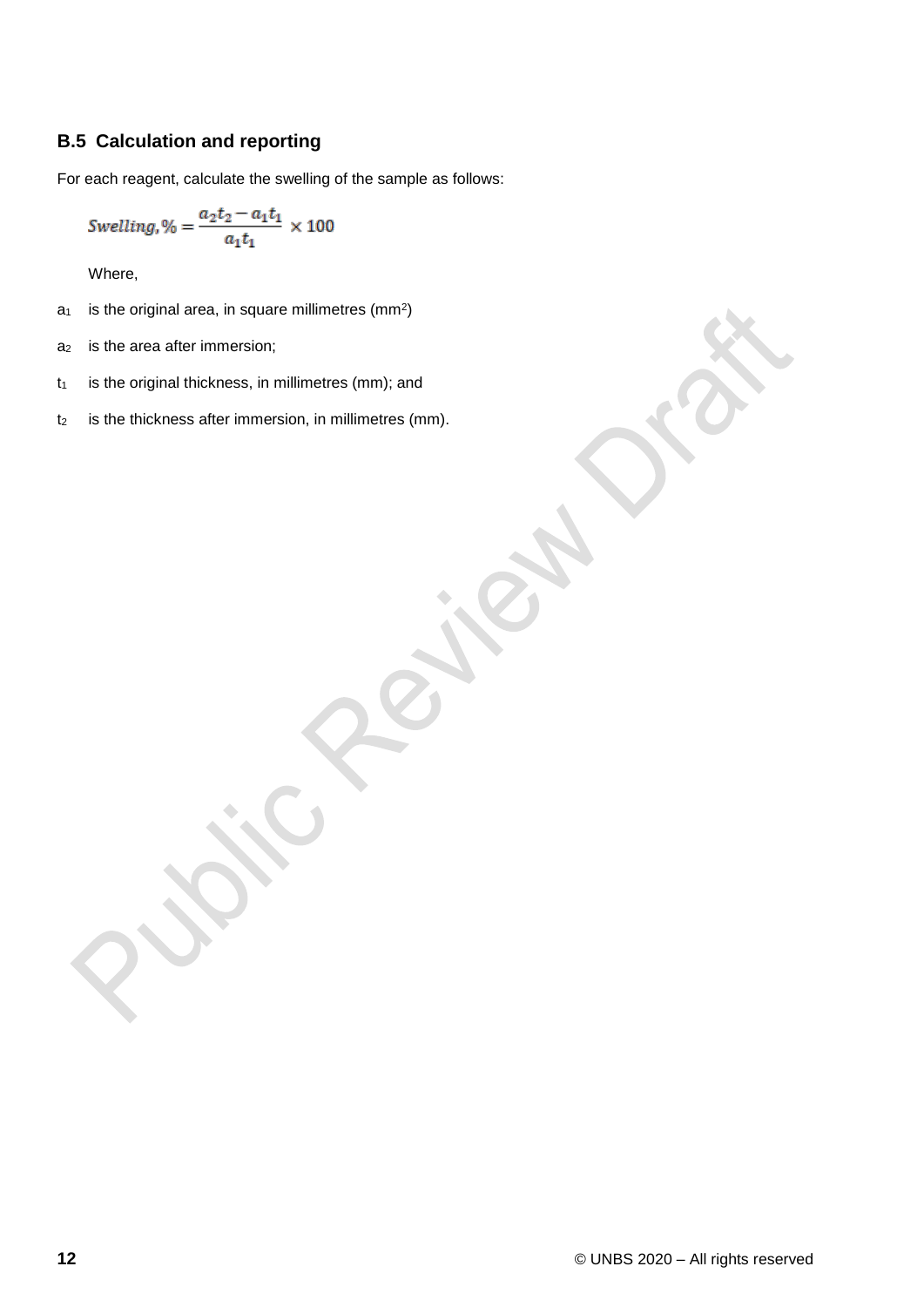## **Bibliography**

- <span id="page-18-0"></span>[1] ISO #####-#, *General title — Part #: Title of part*
- [2] ISO #####-##:20##, *General title — Part ##: Title of part*

© UNBS 2020 – All rights reserved **13**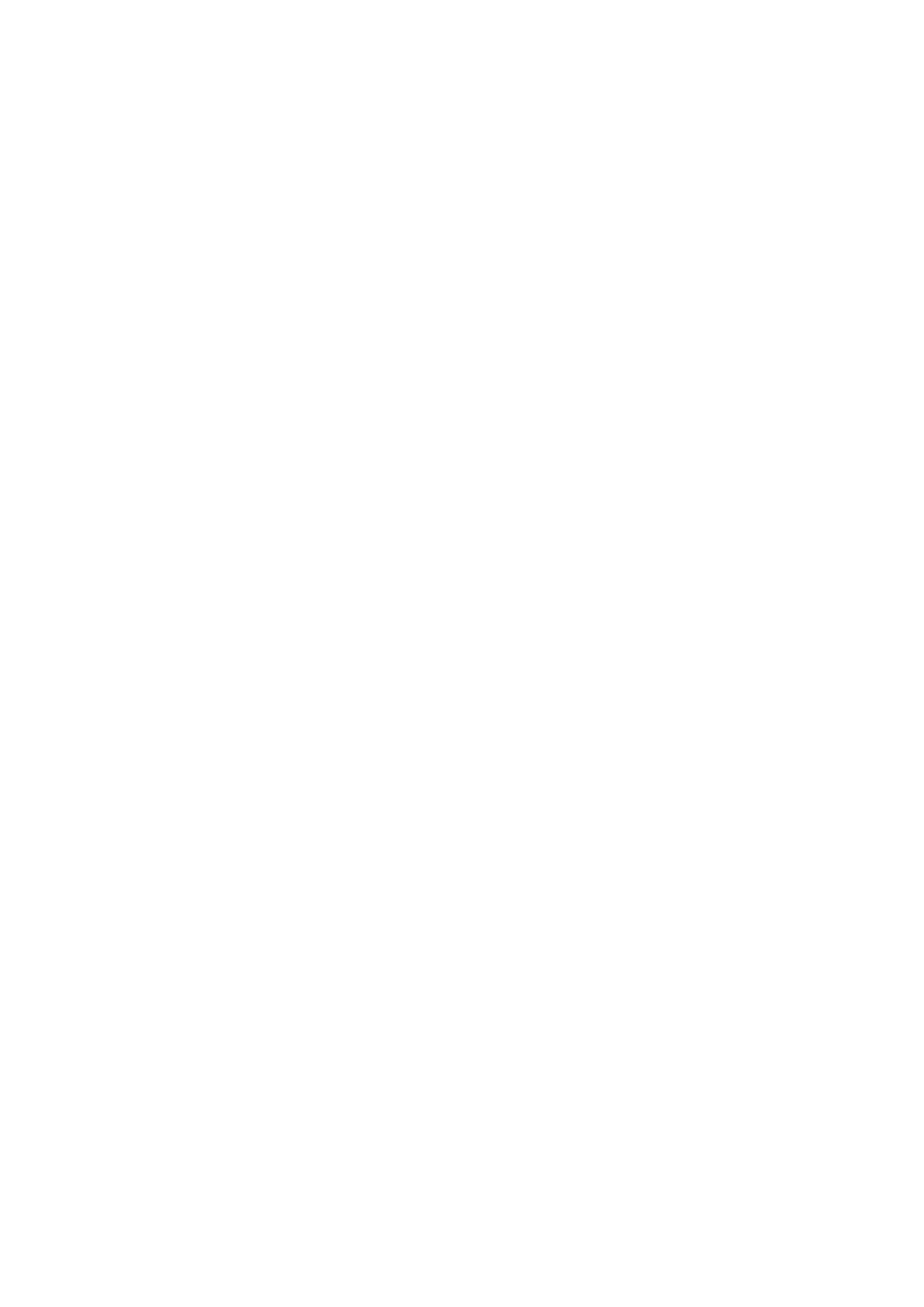## **Certification marking**

Products that conform to Uganda standards may be marked with Uganda National Bureau of Standards (UNBS) Certification Mark shown in the figure below.

The use of the UNBS Certification Mark is governed by the Standards Act, and the Regulations made thereunder. This mark can be used only by those licensed under the certification mark scheme operated by the Uganda National Bureau of Standards and in conjunction with the relevant Uganda Standard. The presence of this mark on a product or in relation to a product is an assurance that the goods comply with the requirements of that standard under a system of supervision, control and testing in accordance with the certification mark scheme of the Uganda National Bureau of Standards. UNBS marked products are continually checked by UNBS for conformity to that standard.

Further particulars of the terms and conditions of licensing may be obtained from the Director, Uganda National Bureau of Standards.